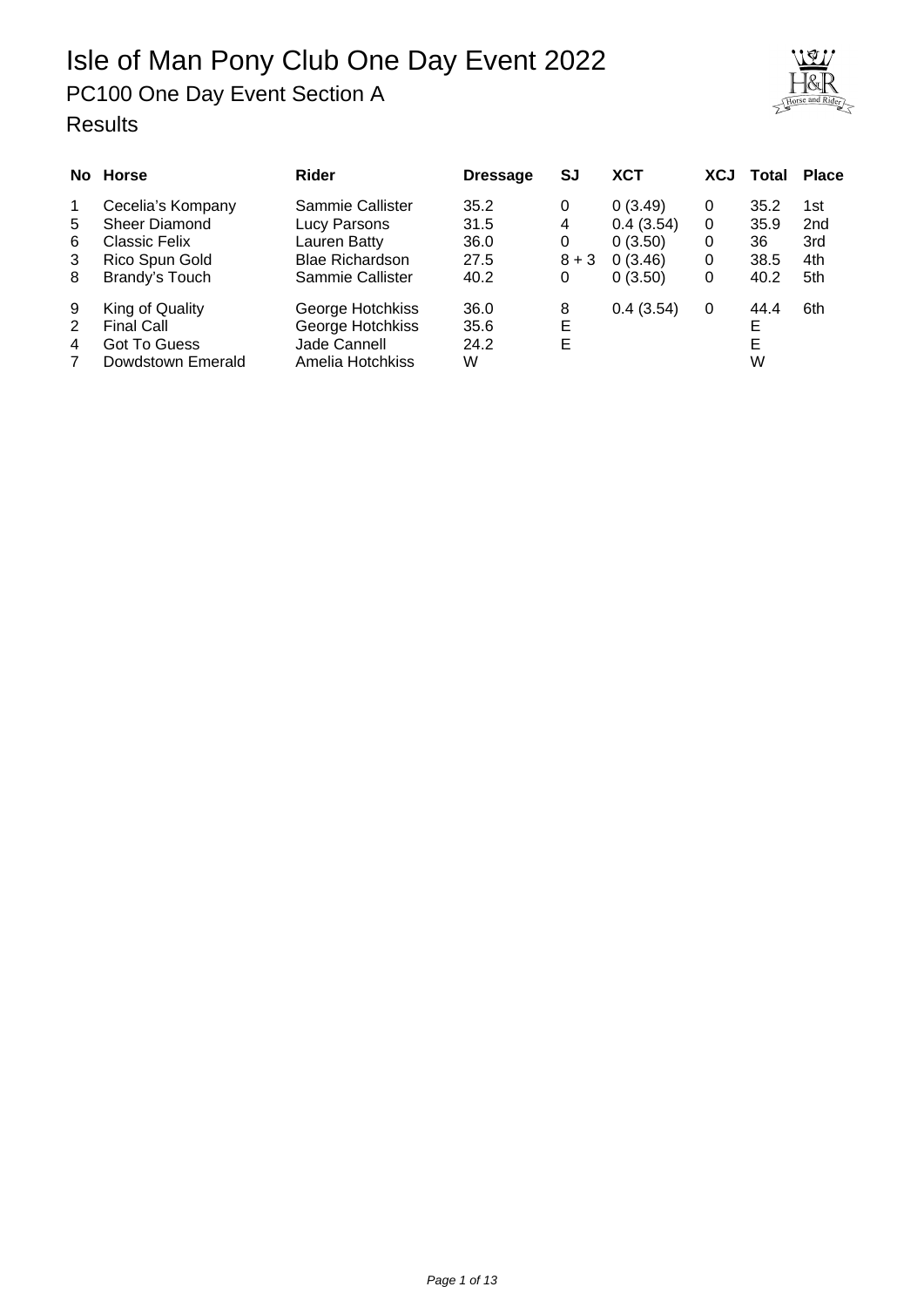## Isle of Man Pony Club One Day Event 2022 PC90 One Day Event Section B





|    | No Horse                  | Rider                     | <b>Dressage</b> |   | SJ XCT      | <b>XCJ</b> | Total | <b>Place</b>    |
|----|---------------------------|---------------------------|-----------------|---|-------------|------------|-------|-----------------|
| 15 | Call me Russell           | <b>Freya Cowie</b>        | 28.1            | 4 | 4.8(3.39)   | 0          | 36.9  | 1st             |
| 11 | <b>Burnbank Aphrodite</b> | Isla Caine                | 33.1            | 0 | 4(4.16)     | 0          | 37.1  | 2 <sub>nd</sub> |
| 16 | SuperNova                 | Trish Halliwell           | 31.7            | 8 | 0(4.06)     | 0          | 39.7  | 3rd             |
| 14 | <b>Greystones Pilgrim</b> | <b>Susannah Callister</b> | 40.2            | 4 | 18.4 (3.05) | 0          | 62.6  | 4th             |
| 69 | Gaulstown Delcano         | Kenzie Steele             | 37.5            | 8 | 3.6(4.15)   | 20         | 69.1  | 5th             |
| 10 | <b>Penny Pursuits</b>     | Jade Fyfe                 | W               |   |             |            | W     |                 |
| 12 | Ice                       | Karie Bridson             | W               |   |             |            | W     |                 |
| 17 | Kiki Dee                  | Rebecca Le Blond          | W               |   |             |            | W     |                 |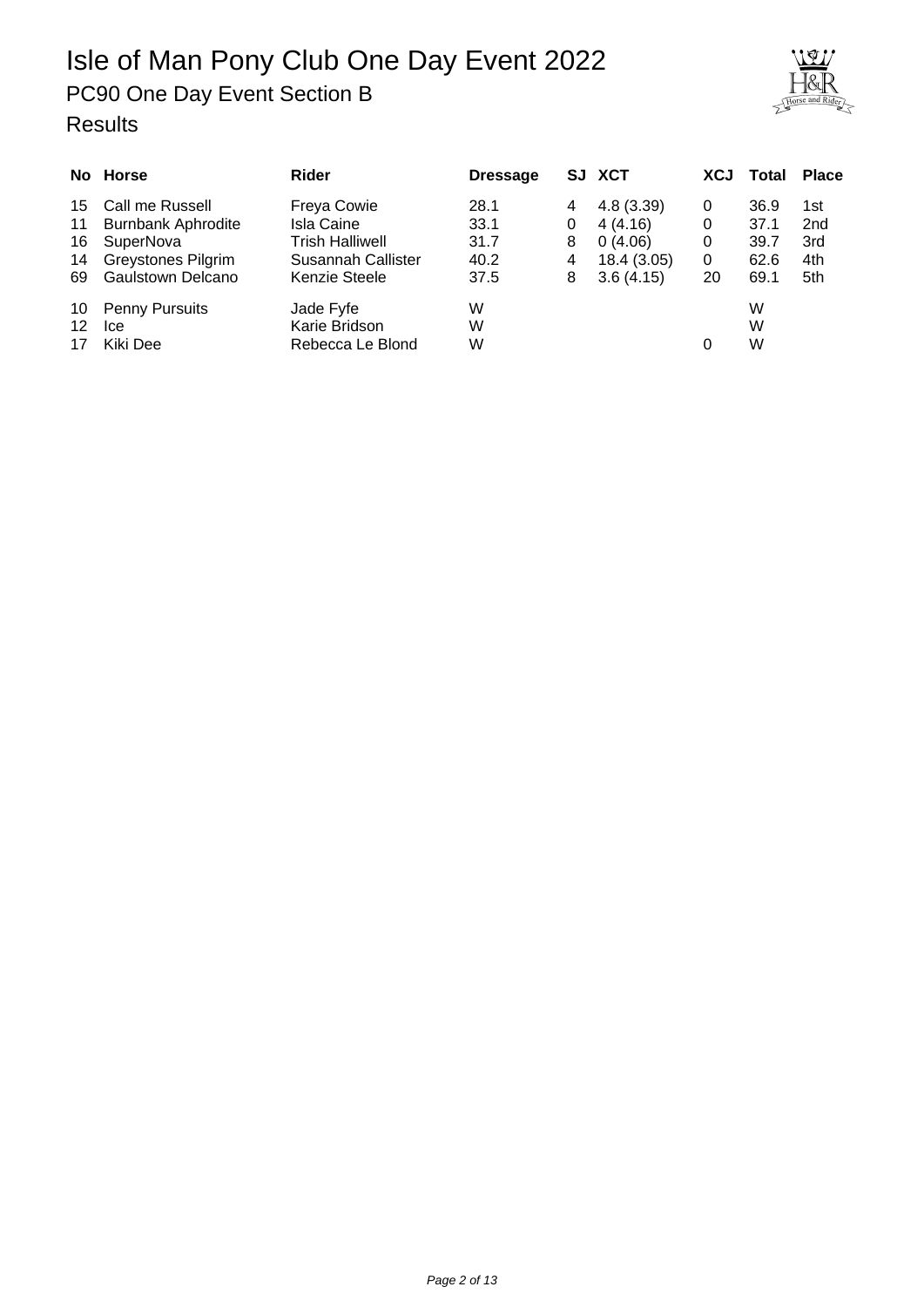## Isle of Man Pony Club One Day Event 2022 PC80 Senior One Day Event Section C



|                            | No Horse                                                                                          | Rider                                                                             | <b>Dressage</b>                |        | SJ XCT                        | <b>XCJ</b> | Total                          | <b>Place</b>                  |
|----------------------------|---------------------------------------------------------------------------------------------------|-----------------------------------------------------------------------------------|--------------------------------|--------|-------------------------------|------------|--------------------------------|-------------------------------|
| 20<br>19<br>21<br>18<br>23 | Archer<br>Crannmore Lad<br><b>Riffeylands Playboy</b><br>Miss Behaving<br><b>Minstrel's Quest</b> | Abby Corlett<br>Claire Bagshaw<br>Claire Jackson<br>Rebecca Le Blond<br>Jade Fyfe | 21.9<br>25.2<br>27.5<br>W<br>W | 0<br>8 | 0(4.21)<br>0(4.26)<br>0(4.17) | 0          | 21.9<br>25.2<br>35.5<br>W<br>W | 1st<br>2 <sub>nd</sub><br>3rd |
| 70                         | Florentina                                                                                        | Fran Hunt                                                                         | W                              |        |                               |            | W                              |                               |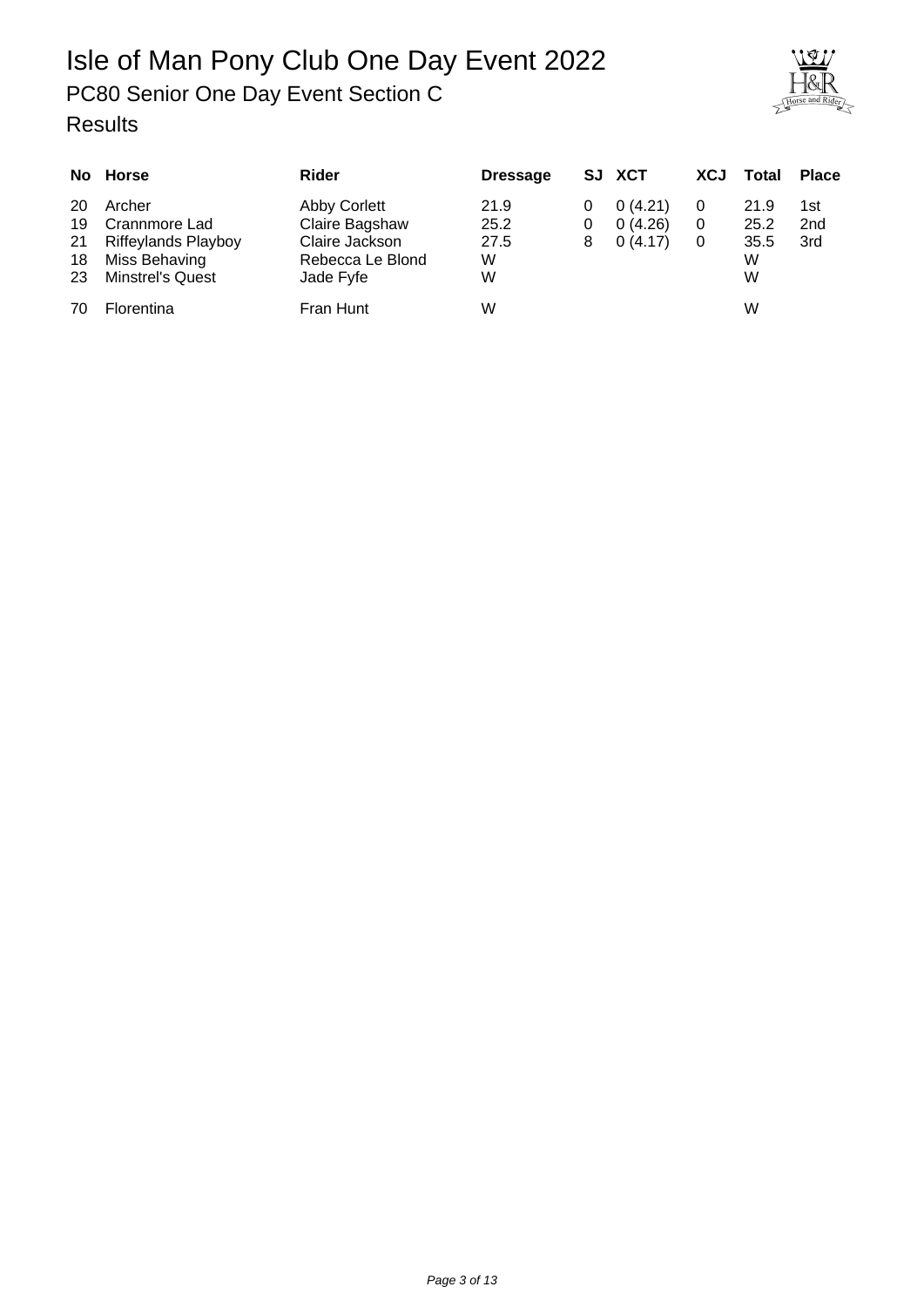#### Isle of Man Pony Club One Day Event 2022 PC80 Junior One Day Event Section D Results



|          | No Horse                            | Rider                             | <b>Dressage</b> |          | SJ XCT            | XCJ | Total | <b>Place</b> |
|----------|-------------------------------------|-----------------------------------|-----------------|----------|-------------------|-----|-------|--------------|
| 25       | Deep Blue                           | Caitlin Hughes                    | 27.1            |          | $0 \quad 0(4.04)$ |     | 27.1  | 1st          |
| 24       | May I Maisie                        | Emma Parsons                      | 31.3            |          | $0$ 3.6 (3.50)    |     | 34.9  | 2nd          |
| 22<br>26 | Waardevol G.W<br><b>Hocus Pocus</b> | Sophie Wright<br>Francesca Loader | 29.2<br>32.1    | 8.<br>F. | 0(4.32)           |     | 37.2  | 3rd          |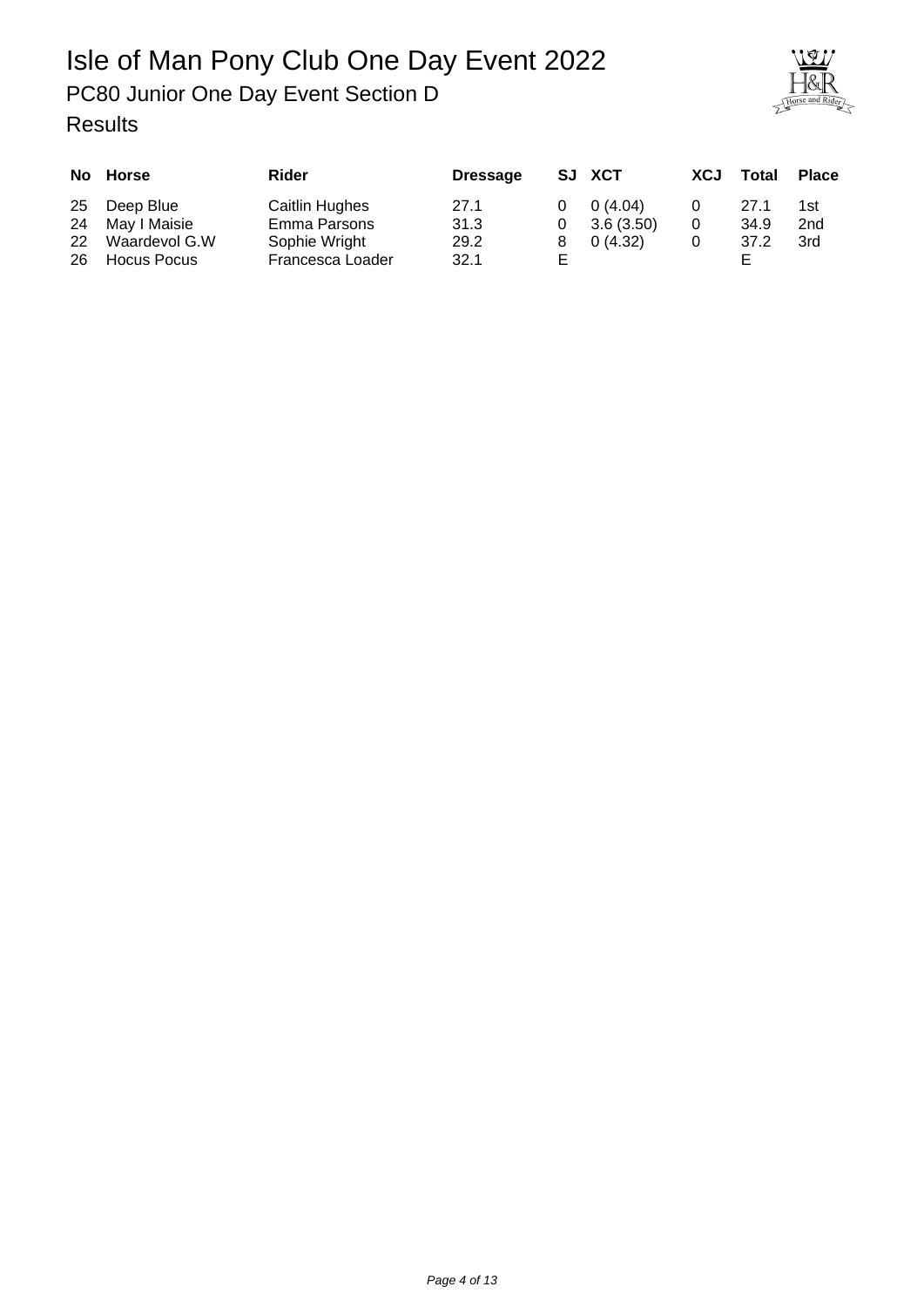## Isle of Man Pony Club One Day Event 2022 PC70 Senior One Day Event Section E Results



|     | No Horse                    | Rider                | <b>Dressage</b> | SJ       | <b>XCT</b> |          | <b>XCJ Total Place</b> |                 |
|-----|-----------------------------|----------------------|-----------------|----------|------------|----------|------------------------|-----------------|
| 27  | Mr Freddie                  | Emma Looney          | 29.6            | 4        | 0(4.12)    | 0        | 33.6                   | 1st             |
| 32  | Riverdance                  | Laura Mylchreest     | 33.8            | 0        | 0(4.18)    | $\Omega$ | 33.8                   | 2 <sub>nd</sub> |
|     | 36 Glanvyrnwy Desert Storm  | Sophie Van Hooven    | 28.2            | 8        | 0(4.49)    | $\Omega$ | 36.2                   | 3rd             |
| 31  | Carnsdale Tailor Made       | Hannah Scarlett      | 36.8            | 0        | 0(4.06)    | $\Omega$ | 36.8                   | 4th             |
|     | 34 Carnsdale Trendsetter    | <b>Barbara Eyres</b> | 37.0            | 0        | 0(4.35)    | 0        | 37                     | 5th             |
| 30  | Ramolin Blue Bell           | Jade Cannell         | 35.8            | $4 + 15$ | 0(5.07)    | 0        | 54.8                   | 6th             |
| 28. | Africa                      | Elissa Morris        | W               |          |            |          | W                      |                 |
| 29  | <b>Trefeinon Tricolor</b>   | Michaela Cannell     | W               |          |            |          | W                      |                 |
| 33  | Sliabh Lan Bobby            | Suzanne Cregeen      | W               |          |            |          | W                      |                 |
|     | 35 Fourfields Dark Carnival | Sam Thompson         | W               |          |            |          | W                      |                 |

Page 5 of 13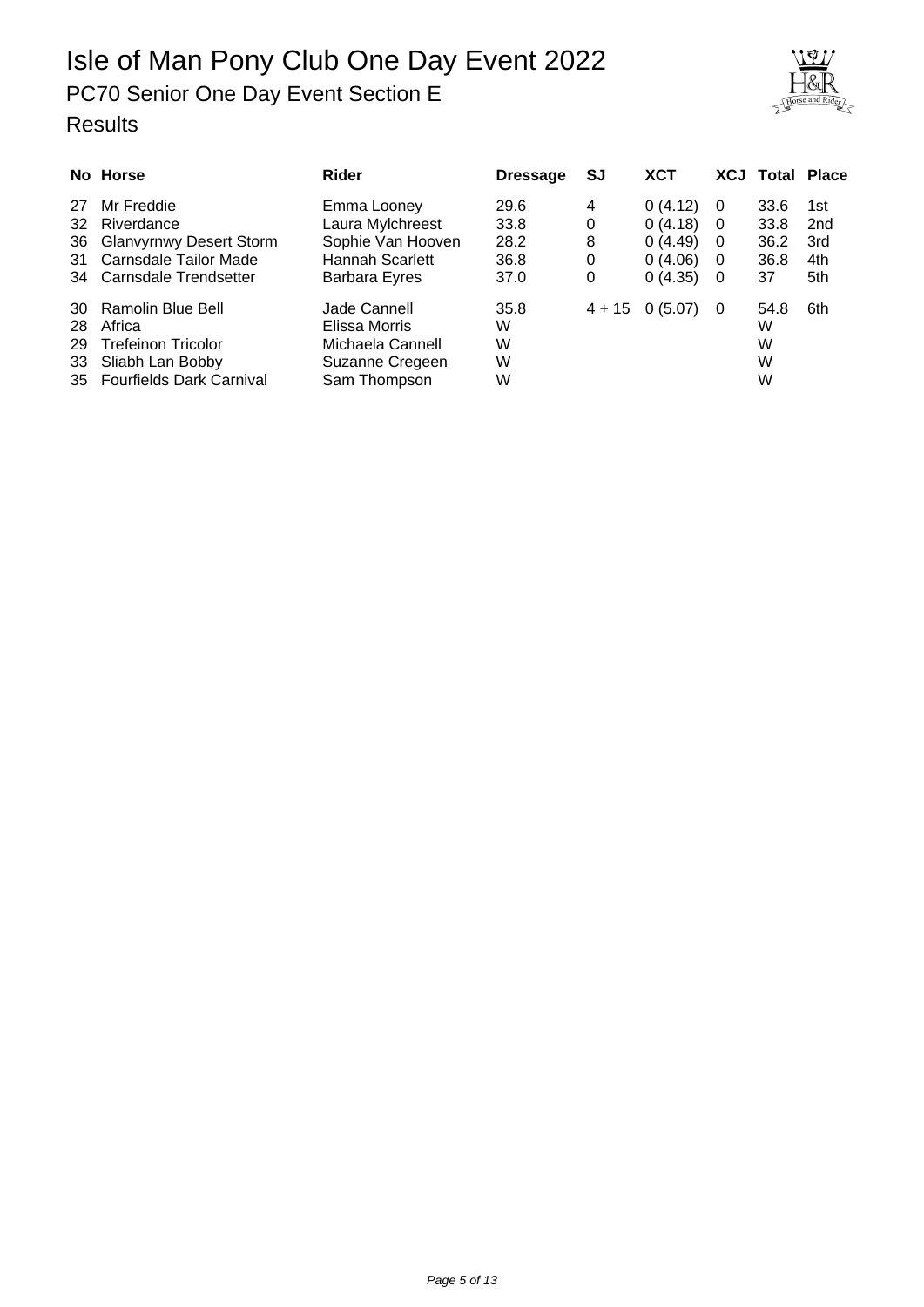## Isle of Man Pony Club One Day Event 2022 PC70 Junior One Day Event Section F



| No Horse                                                 | Rider                                                 | <b>Dressage</b>   | SJ XCT                                 | <b>XCJ Total</b>  | Place      |
|----------------------------------------------------------|-------------------------------------------------------|-------------------|----------------------------------------|-------------------|------------|
| 39 Knockmarc Shadow<br>37 Magic<br>38 Conrhenny Quids In | Zara Benham<br>Jessica Pretorius<br>Jemima Mylchreest | 40.2<br>37.4<br>W | $0 \quad 0(3.59)$<br>$4 \quad 0(4.49)$ | 40.2<br>41.4<br>W | 1st<br>2nd |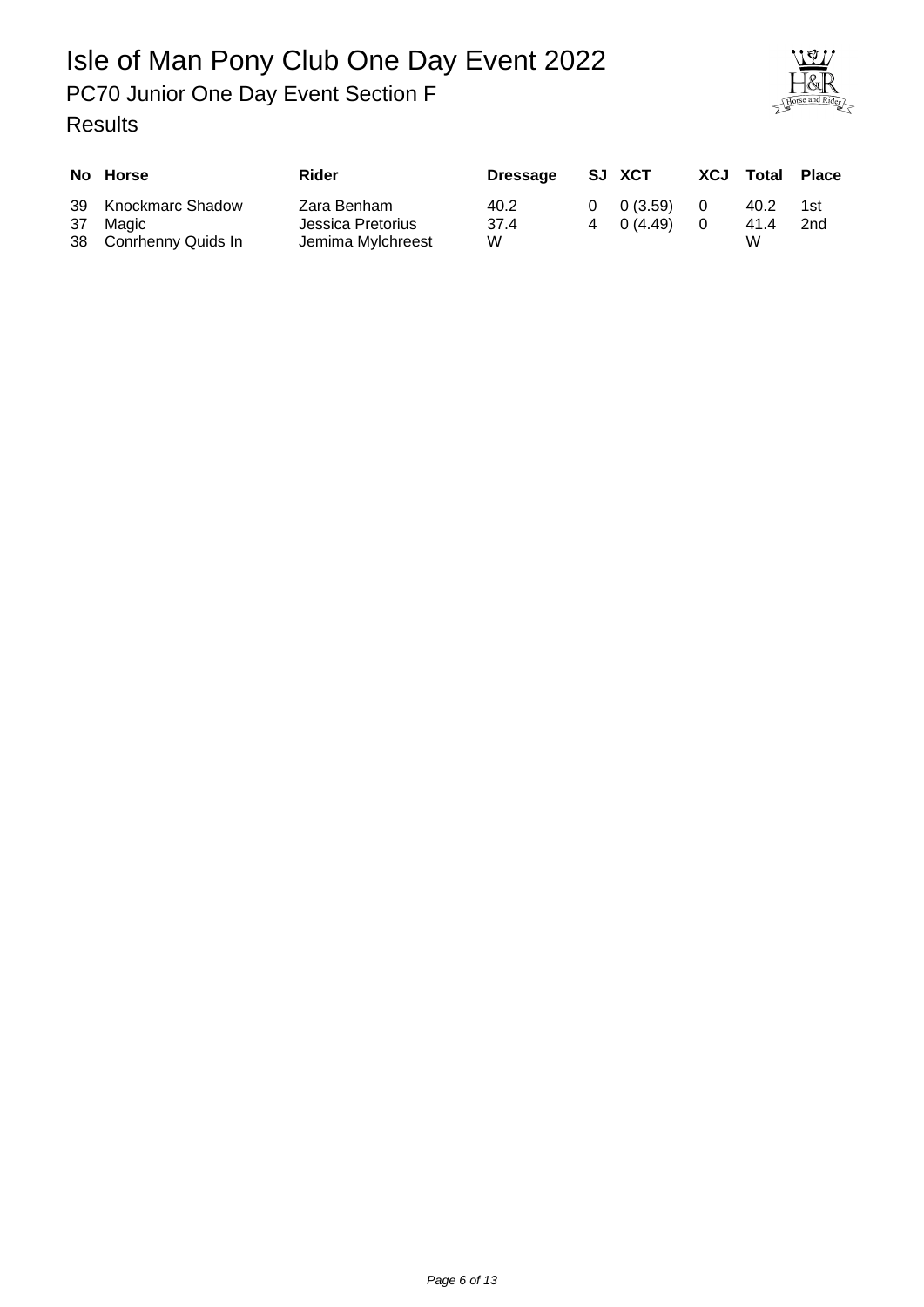### Isle of Man Pony Club One Day Event 2022 55cm Senior One Day Event Section G Results



| No Horse                                  | Rider                            | Dressage SJ XCT |                                           | <b>XCJ Total Place</b> |     |
|-------------------------------------------|----------------------------------|-----------------|-------------------------------------------|------------------------|-----|
| 41 Riviera<br>40 Ferrishyn Lark Ascending | Catharine Barham<br>Lottie Moore | 32.5<br>32.5    | 8 0 (6.08) 0<br>$0 \quad 0(5.36) \quad E$ | 40.5                   | 1st |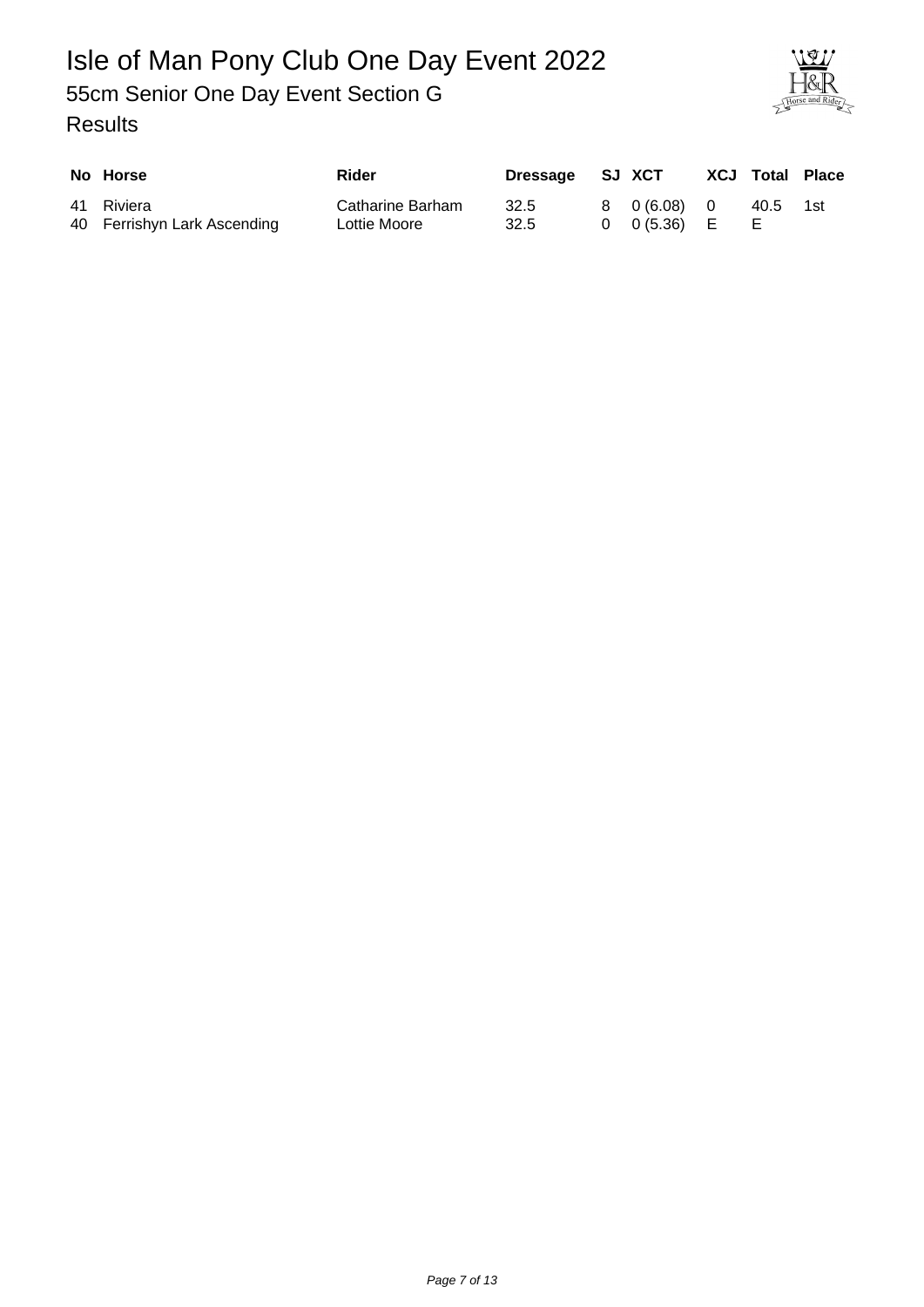## Isle of Man Pony Club One Day Event 2022 55cm Junior One Day Event Section H





| No Horse                        | <b>Rider</b>                | Dressage SJ XCT |   |               |          | <b>XCJ Total Place</b> |                 |
|---------------------------------|-----------------------------|-----------------|---|---------------|----------|------------------------|-----------------|
| 49 Spaceman                     | Lilly Jo Hampton            | 31.9            | 0 | 0(5.12)       | 0        | 31.9                   | 1st             |
| 47 Heathway Pandora             | Chloe Hurst                 | 35.8            | 0 | 0(5.37)       | 0        | 35.8                   | 2 <sub>nd</sub> |
| 48 Conrhenny Billabong          | Ruby Qualtrough             | 33.1            | 4 | 0(5.12)       | $\Omega$ | 37.1                   | 3rd             |
| 42 Conrhenny Tiny Tim           | Sienna Curphey              | 35.3            | 0 | $8.4(4.40)$ 0 |          | 43.7                   | 4th             |
| 45 Conrhenny Didgeredoo         | Kadie Watterson             | 36.9            | 4 | 1.2(4.58)     | -40      | 82.1                   | 5th             |
| 43 Conrhenny Top Dollar         | Evie Grayse Cringle-Preston | 34.4            | 0 | 0(6.04)       | 85       | 119.4 6th              |                 |
| 50 Polar Star                   | Sienna Curphey              | R               | 0 |               |          | R                      |                 |
| 44 Saltre wrapped In red ribbon | Macie Murphy                | 38.1            | Е |               |          | Е                      |                 |
| 46 Mereholme Baxter             | Libby Shimmin               | W               |   |               |          | W                      |                 |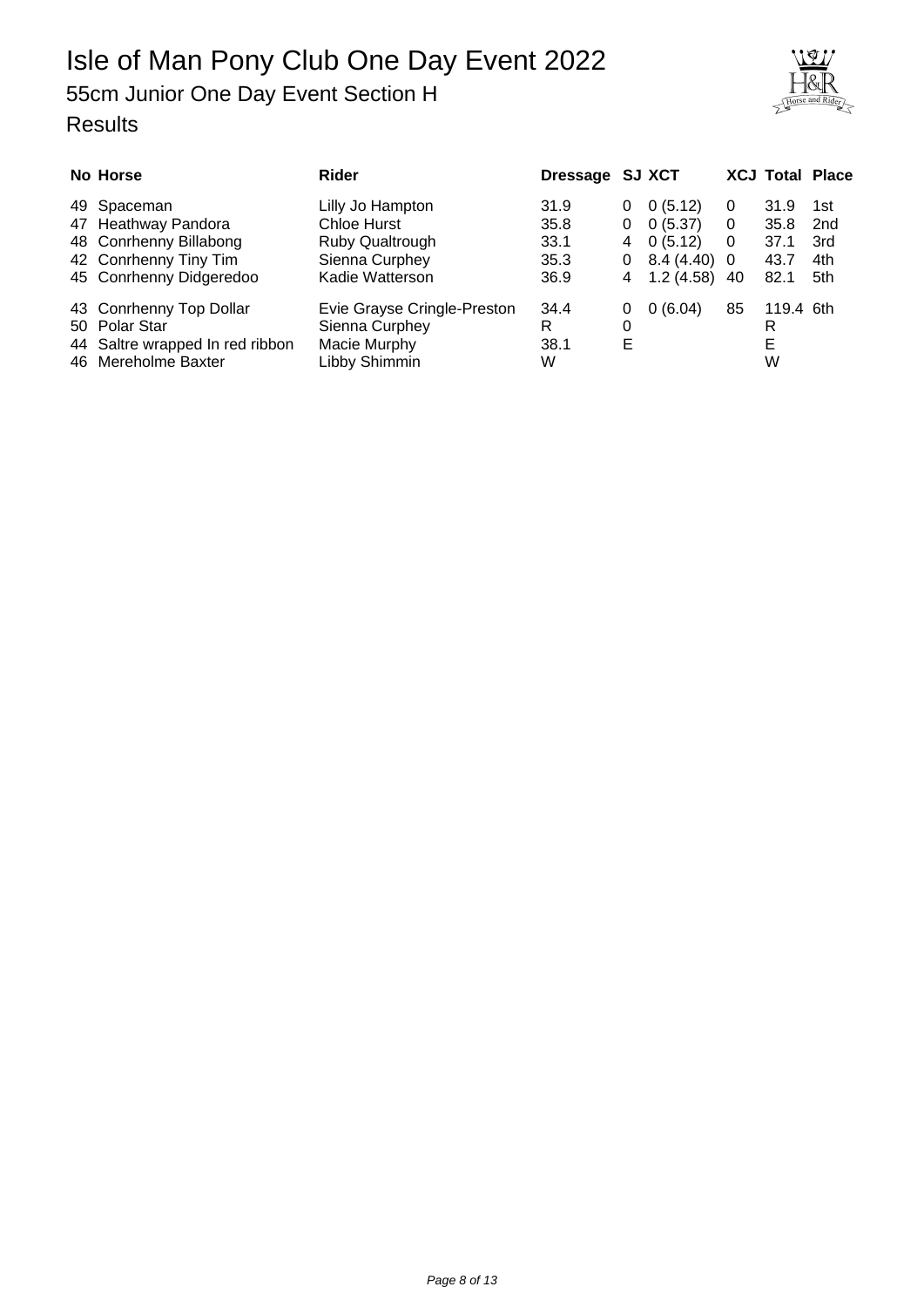## Mini One Day Event 40cm Section I

| No Horse                      | Rider                 | <b>Dressage</b> |   | SJ XCT  |                | <b>XCJ Total Place</b> |                 |
|-------------------------------|-----------------------|-----------------|---|---------|----------------|------------------------|-----------------|
| 51 Conrhenny Waltzing Matilda | <b>Emily Corrin</b>   | 31.2            | 0 | 0(2.44) | - 0            | 31.2                   | 1st             |
| 56 Miss Dinky                 | Lexie Looney          | 32.9            | 0 | 0(3.10) | - 0            | 32.9                   | 2 <sub>nd</sub> |
| 52 Mill Leat Alice            | Neave Wheeldon        | 34.5            | 0 | 0(3.13) | - 0            | 34.5                   | 3rd             |
| 57 Miss Apple                 | Emilia Lace           | 36.7            | 0 | 0(4.50) | $\overline{0}$ | 36.7                   | 4th             |
| 53 Conrhenny Alice Springz    | <b>Willow Curphey</b> | 39.1            | 0 | 0(4.30) | 0              | 39.1                   | 5th             |
| 55 Cwmllyfell Sabrina         | <b>Harriet Bailey</b> | 41.7            | 0 | 0(4.19) | 20             | 61.7                   | 6th             |
| 54 Jed                        | <b>Hattie Pepper</b>  | 39.5            | Е |         |                |                        |                 |

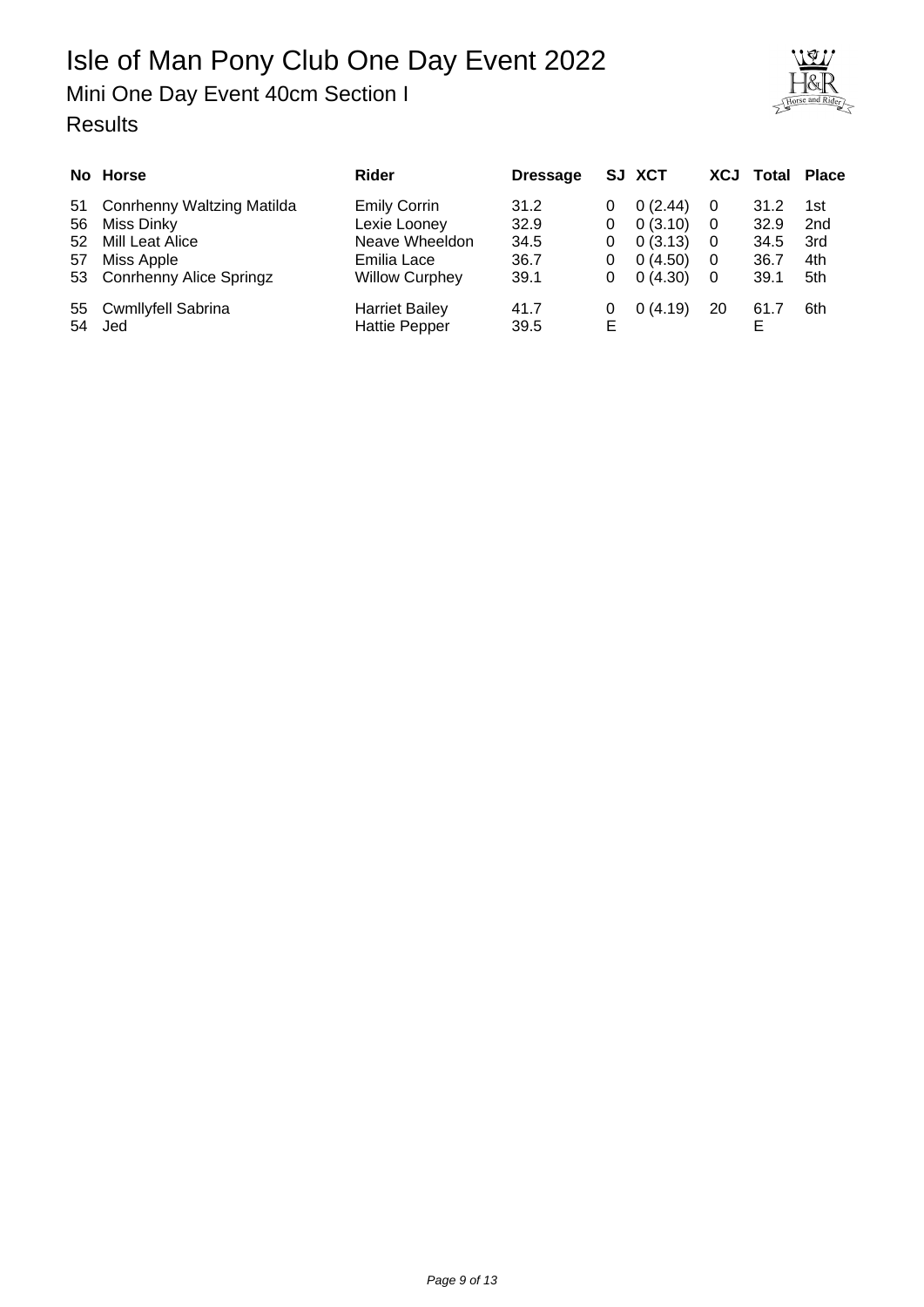Mini One Day Event 30cm Section J



|          | No Horse                               | Rider                                            | <b>Dressage</b>      | SJ XCT | XCJ      | <b>Total</b>         | <b>Place</b>      |
|----------|----------------------------------------|--------------------------------------------------|----------------------|--------|----------|----------------------|-------------------|
| 58<br>59 | Wes<br>Deedee<br>60 Carrwood Goldfinch | Annabelle Byers<br>Breesha Byers<br>Molly Huxham | 33.1<br>25.5<br>31.9 |        | 20<br>20 | 33.1<br>45.5<br>51.9 | 1st<br>2nd<br>3rd |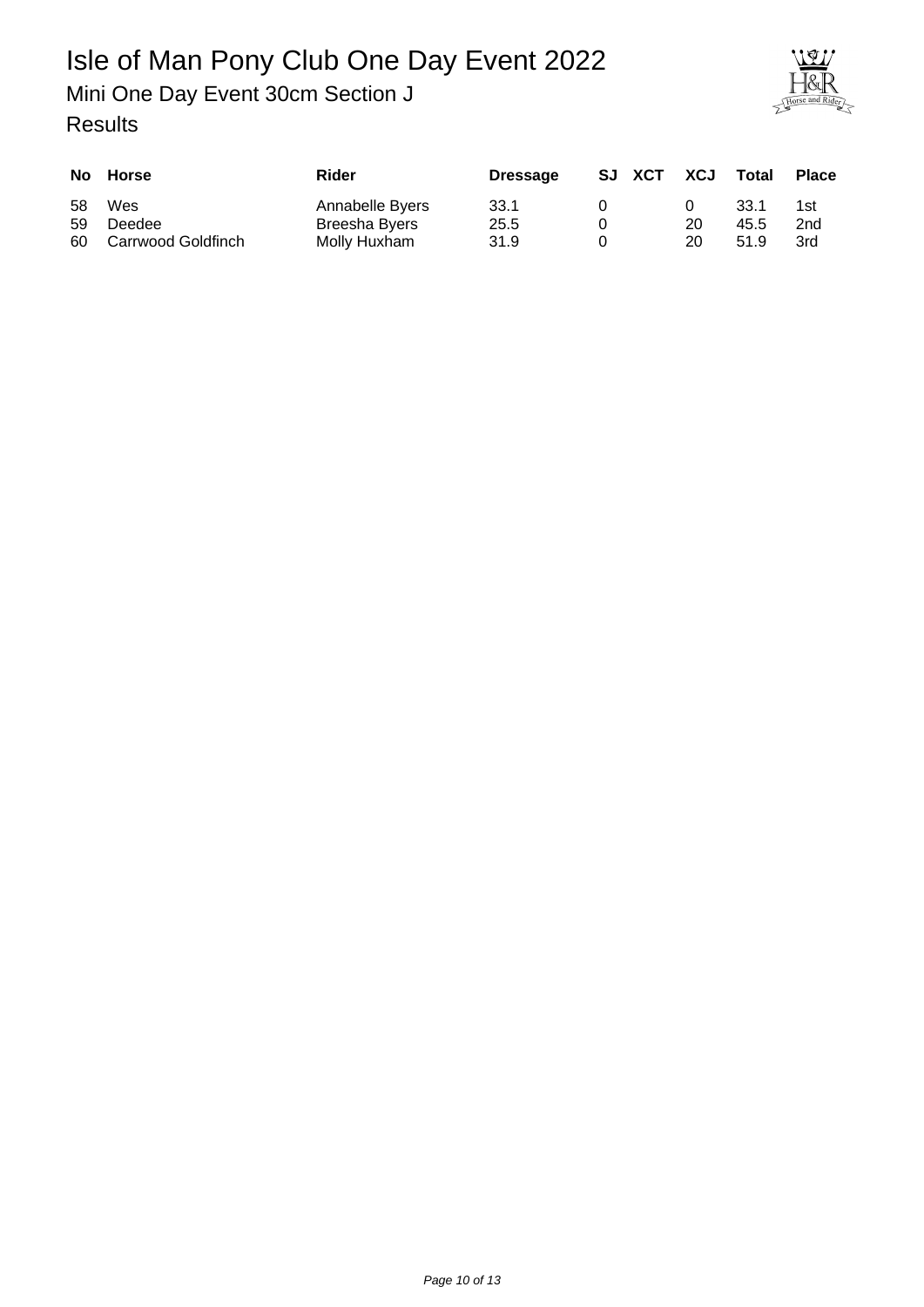Mini One Day Event Lead Rein Section K

| orse and Rider |
|----------------|

|    | No Horse          | Rider          | <b>Dressage</b> | SJ XCT | XCJ | Total | <b>Place</b>    |
|----|-------------------|----------------|-----------------|--------|-----|-------|-----------------|
| 62 | Smoothmoor Barbie | George Jackson | 23.3            |        |     | 23.3  | 1st             |
| 63 | Twinkle           | Caelan Douglas | 25.7            |        |     | 25.7  | 2 <sub>nd</sub> |
| 61 | Milly             | Belle Moore    | 26.7            |        |     | 26.7  | 3rd             |
|    | Llew              | Darcie Duggan  | 28.6            |        |     | 28.6  | 4th             |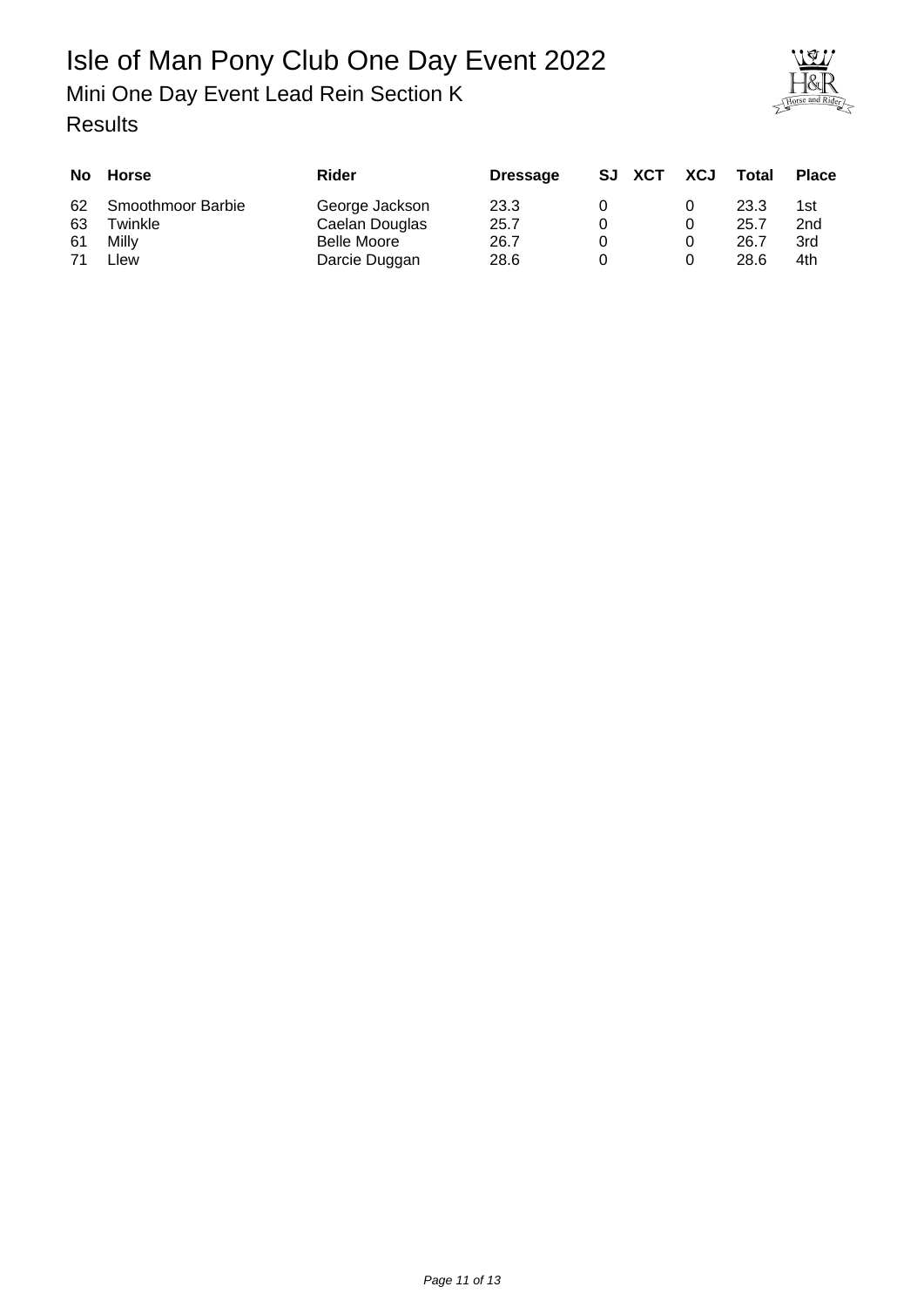#### 40cm Combined Training Section L



|     | No Horse                  | Rider                       | <b>Dressage</b> | <b>SJ</b> Total | Place |
|-----|---------------------------|-----------------------------|-----------------|-----------------|-------|
| 59  | Deedee                    | Breesha Byers               | 37.1            | 37.1            | 1st   |
|     | 64 Bronheulog Alycat      | Evie Grayse Cringle-Preston | 41.4            | 41.4            | 2nd   |
| 58. | Wes                       | Annabelle Byers             | 40.0            | 44              | 3rd   |
|     | 65 Rodlease Special Magic | Grace Quilliam              | W               | w               |       |